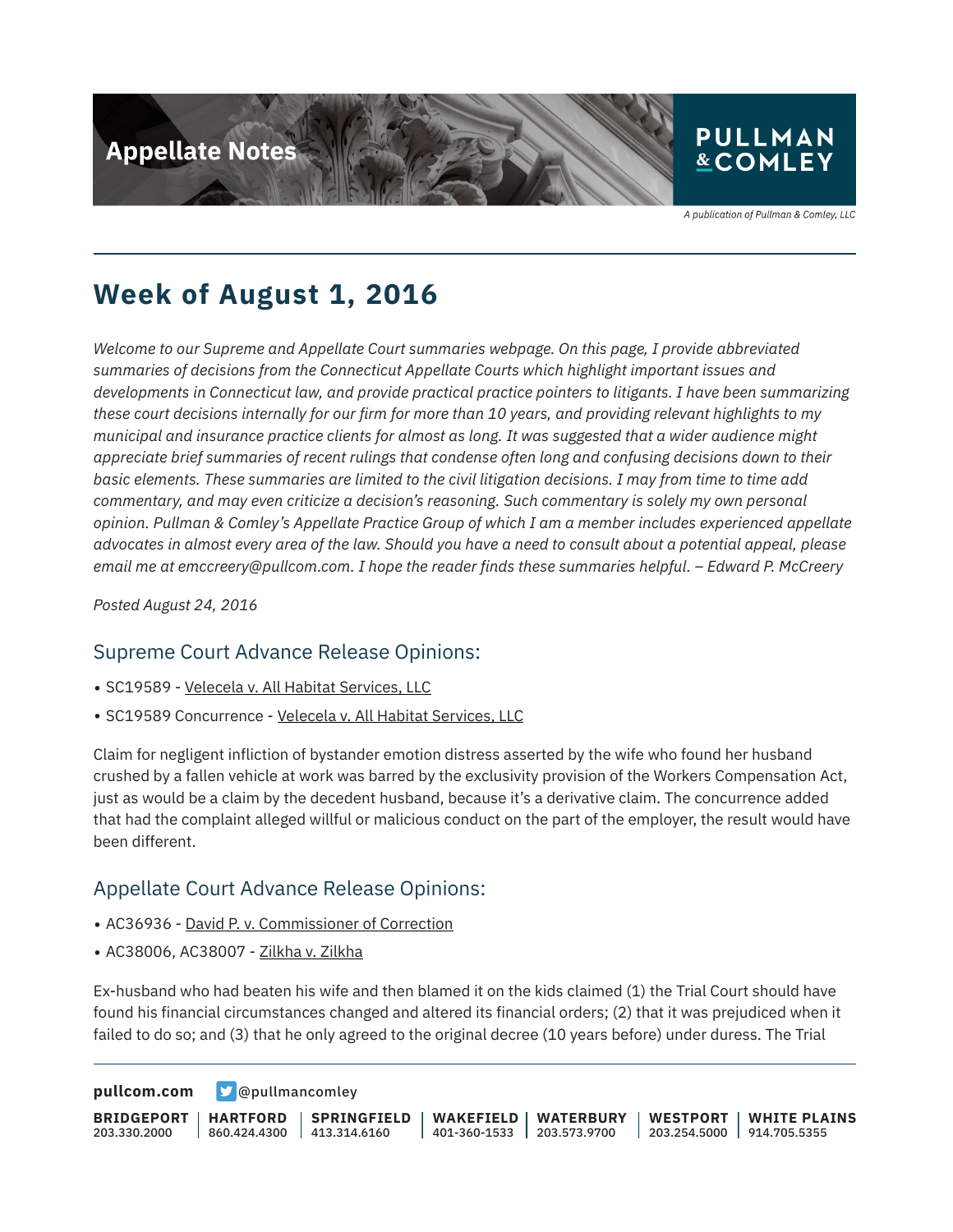# **PULLMAN &COMLEY**

### Week of August 1, 2016

Judge had made a statement that it was simply ridiculous that the parties had spent over \$1 million fighting over motions, but no one sought to recuse him at that time. The alleged duress was the wife's threat to object to accelerated rehabilitation type treatment of his physical assault. The defendant's expert claimed that his income earning ability dropped from \$250 thousand a year to \$20 thousand per year (now get this) because no one would hire him after newspaper articles had stated the defendant had wilfully violated financial and federal security laws, was a loose cannon employee, had been associated with insider trading, had lied to authorities, and was responsible for a serious incident of family violence perpetrated against his wife. Only after the motion to modify was denied did the defendant move to disqualify the judge for the prior statements. The Appellate Court held the disqualification effort was too little, too late, and would not be reviewed. It also held that the refusal to modify the financial orders was consistent with 46b-86 where the request cannot be based upon by the movant's own extravagance, neglect, misconduct or other unacceptable reason. The Trial Judge did not have to give any credence to the expert's testimony. No effort to raise the issue of duress over a ten year span was justification for the Trial Court to deny the claim.

- AC37189 Placide v. Commissioner of Correction
- AC37108 Petrov v. Gueorguieva

PB 25-26e requires motions to modify custody to specify the grounds for the request. Here the trial modified custody to provide primary residence would be with the mother who relocated to New York because the child was about to start school there, even though that ground was not listed in her Motion. Due process in custody decision does require notice under the pleadings. But the trend is to construe all civil pleadings broadly as only requiring that necessary to put the respondent on notice of a party's general theory so they can't claim surprise or prejudice. This is especially true in custody disputes where the Trial Court is cloaked with the duty to independently ascertain the child's best interests. Certainly permanency of residence for schooling is a justified reason to alter custody and the defendant cannot claim surprise when the need to address the issue in the future had been repeatedly mentioned. (The case discusses the elements that go into a decision to change custody).

- AC37679 Apodaca v. Commissioner of Correction
- AC38112 Baldwin v. Commissioner of Correction
- AC37344 Holdmeyer v. Thomas

Judgment evicting Tenant was reversed. Tenant had filed a complaint with the Health Department that the apartment was infested with bed bugs. Before the expiration of six months, Landlord brought an eviction action. Under those facts, the statute creates a rebuttable presumption that the eviction is retaliatory and shall not be allowed. The Landlord can rebut the presumption however only by proving one of the following: (1) Tenant's use was illegal; (2) Landlord wished to move in themselves; (3) Tenant caused the problem; or (4) the Notice To Quit was issued before the complaint. Landlord failed to prove one of these four reasons. A footnote adds the Tenant's complaint must have been made initially in good faith.